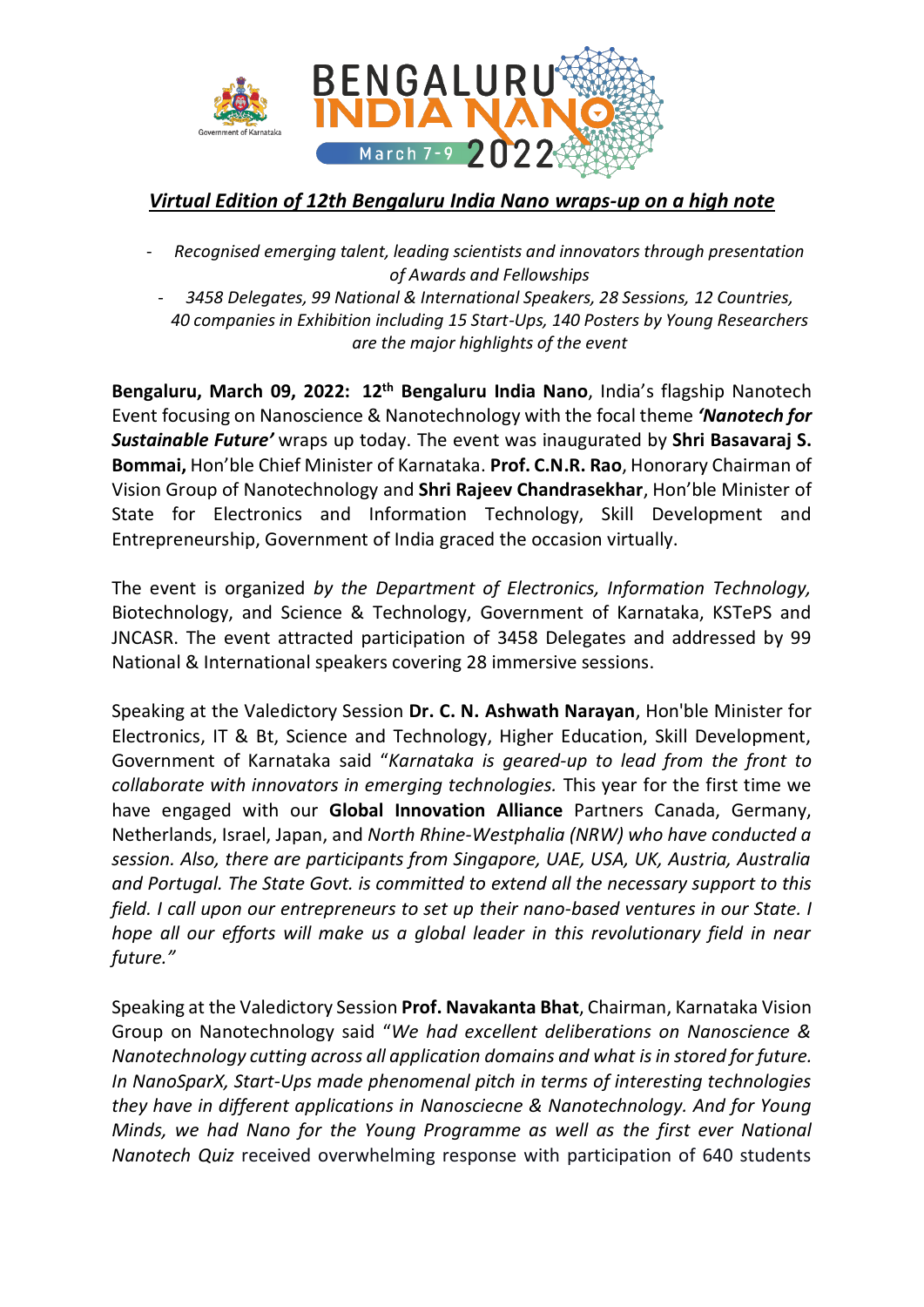

from 23 States & 5 Union Territories. The fascinating grand finale conducted produced 3 winners which they are from Uttar Pradesh, Jharkhand and Karnataka.

Speaking at the Valedictory Session **Prof. Ajay Kumar Sood**, Chairman, Conference Executive Committee said "*this event is an intellectual fest and we saw exciting discussions around nanoscience and nanotechnology in the all days of the event. The Programme came out extremely well and all the session topics justified the theme of the conference - 'Nanotech for Sustainable Future'. This year the* translational aspect of nanotechnology was new thrust which was received overwhelming response."

**Dr. E.V. Ramana Reddy**, IAS, Additional Chief Secretary, Department of Electronics, IT, Bt and S&T; Department of Commerce & Industries, Government of Karnataka said, "*This year there is a special emphasis given to Industry Participation with Sessions focusing on Semiconductor Manufacturing, Pharma & Medicine and Funding. These sessions concluded with the presentation of successful case studies by emerging companies in nanotech. About 40 organisationsin the Exhibition including 15 start-ups showcased innovative products & services. Start-Up pitching session- NanoSparX saw seven promising startups make a pitch to the industry and investor community."*

The prestigious **Prof. C.N.R. Rao Bengaluru India Nano Science Award** was conferred upon to Dr. S. Swaminathan from SASTRA Deemed University, Tamil Nadu. It consisted of a trophy and cash award of Rs. 1 lakh presented by Prof. C. N. R. Rao Education Foundation. **Bengaluru India Nano Innovation Award** was presented to Dr. Ramesh Raliya, Indian Farmers Fertiliser Cooperative Limited, Gujarat consisting of a trophy and cash award of Rs. 50,000. **Karnataka DST Nanoscience Fellowships** were awarded to five young scientists from across India consisting of a certificate and Rs. 50,000 each cash award and top **11 Posters** were recognized from 140 Poster Presenters with cash prize of Rs. 20,000 each and a certificate. The winning entries included those from reputed institutions like IIT-Delhi, Sastra University, Institute of Nano Science and Technology, University of Agricultural Science, Raichur among others.

The Post-Conference Tutorials focused on Nano Fabrication, Bottom-Up Synthesis, Characterization Tools, and Nano Biology.

## **For more information, please contact:**

*Nitheen- XXXXXXXXXXX Manju-XXXXXXXXXXXX*